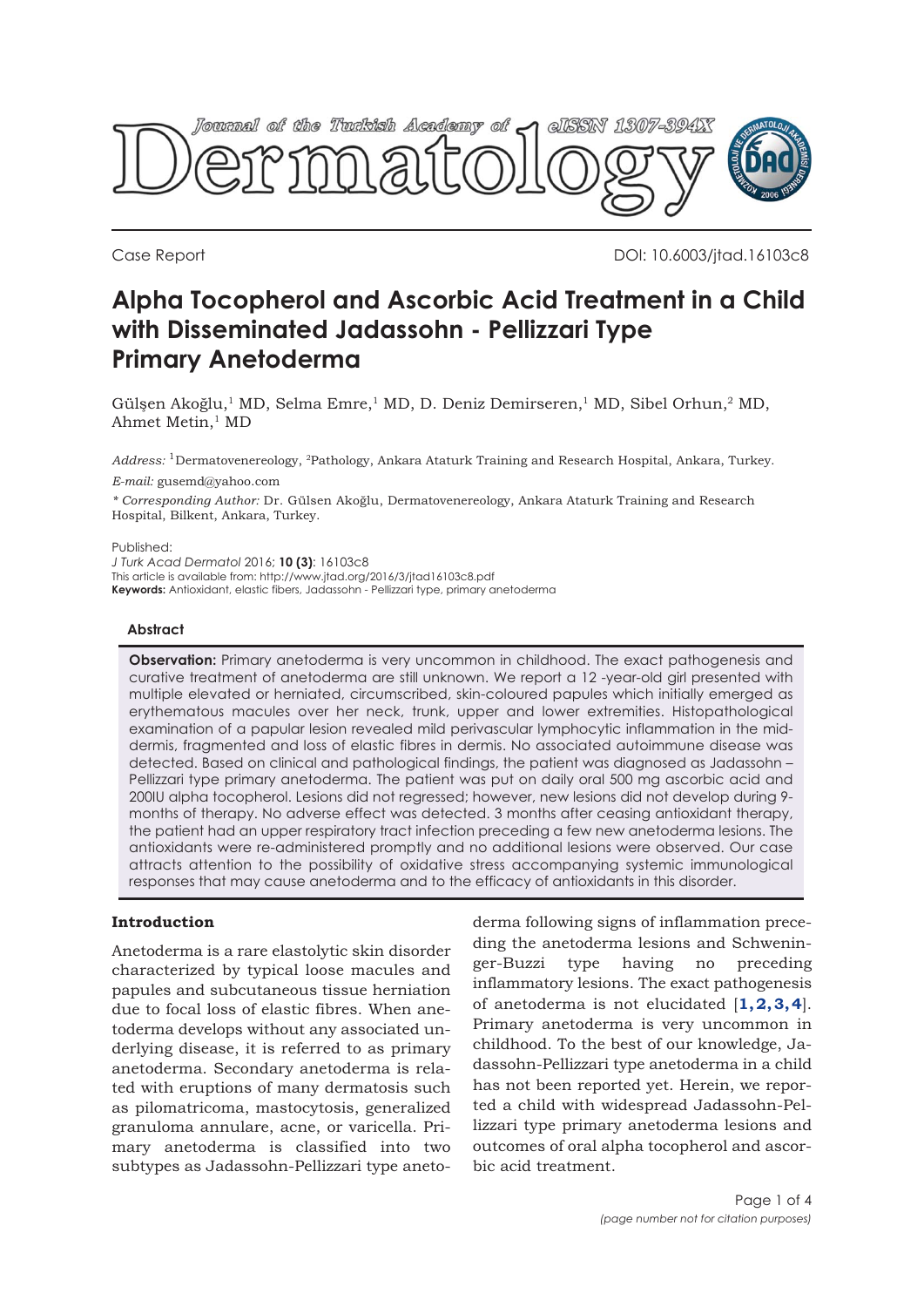#### *J Turk Acad Dermato*l 2016; **10 (3)**: 16103c8. http://www.jtad.org/2016/3/jtad16103c8.pdf



**Figures 1a and b.** (a) Multiple macules and papules on the neck and upper limbs, (b) close-up view of lesions



**Figure 2a and b.** (a) Mild perivascular lymphocytic infiltration in the lesional dermis (H&Ex40), (b) loss of elastic fibres in the superficial and mid-dermal lesional skin (EVGx200)

# **Case Report**

A 12 -year-old girl who was complaining about soft skin puffinesses on her body lasting about 1 year admitted to our outpatient clinic. The lesions initially emerged as multiple erythematous macules over her neck, then spread over the trunk, upper and lower extremities. Most of them had become elevated or herniated, circumscribed, skin-coloured papules (**Figures 1a and b**). She denied any previous infection, vaccination, or trauma before the development of skin lesions. Her medical history was unremarkable. None of the family members had similar lesions.

Histopathological examination of a papular lesion revealed mild perivascular lymphocytic inflammation in the mid-dermis and fragmented and loss of elastic fibres in dermis (**Figures 2a and b**). Physical examinations of organ systems were normal. Echocardiographic measurements were within standard normal limits. Anti-RNP, anti-Sm, anti-SS-A, anti-SS-B, Scl-70, anti-Jo-1, anticardiolipin, antiphospholipid, and anti-Borrelia burgdorferi IgM and IgG antibodies, serology for HIV, hepatitis B and C were all negative. Based on clinical and pathological findings, the patient was diagnosed as Jadassohn – Pellizzari type primary anetoderma. The patient was put on daily oral 500 mg ascorbic acid and 200IU alpha tocopherol. Lesions did not regressed; however, new lesions did not develop during 9-months of therapy. No adverse effect was detected. 3 months after ceasing antioxidant therapy, the patient had an upper respiratory tract infection preceding a few new aneto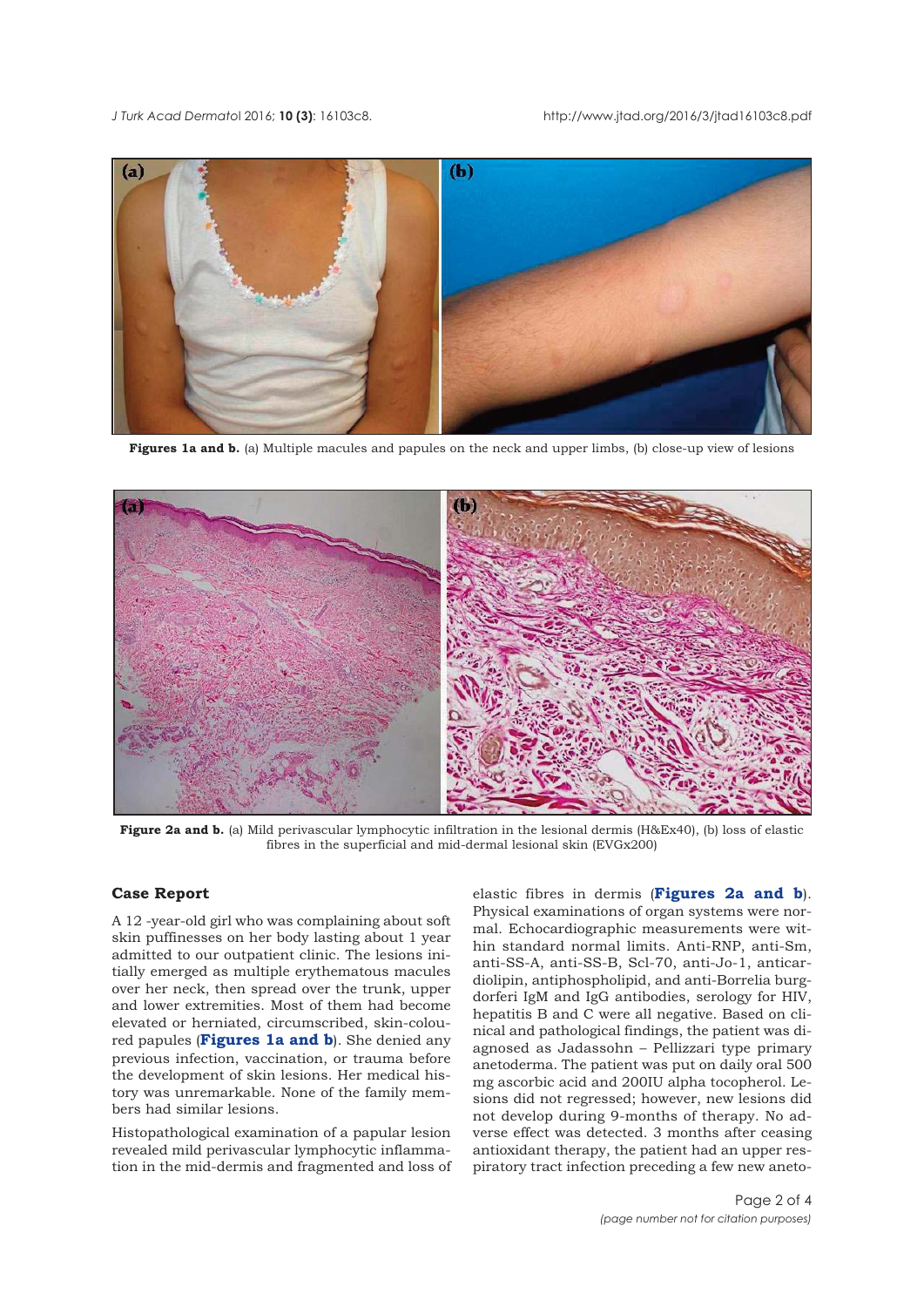<span id="page-2-0"></span>derma lesions. The antioxidants were re-administered promptly and no additional lesions were observed.

### **Discussion**

Anetoderma is a rare skin disorder, mainly defined in women aged 20-40 years. Anetoderma is very rare in children and age of onset of primary anetoderma is approximately 8 years among the child cases. Face, neck, trunk, upper and lower limbs are the most common body regions involved [**[5](#page-3-0)**]. When the English dermatology literature was searched in Pubmed, there is no report about a child with Jadassohn-Pellizzari type. Since the preceding inflammation was clearly described before the anetoderma lesions developed, clinicopathological findings revealed this type of anetoderma in our case. Although classification of primary anetoderma depends on presence of signs of inflammation, definition of varying intensities of inflammatory infiltration in Schweninger-Buzzi type made some authors consider about a modified classification [**[3](#page-3-0)**]. These authors subclassified primary anetoderma as idiopathic and secondary forms (associated with anti-phospholipid antibodies), irrespective of the presence of inflammation. We also agree with this kind of classification since inflammatory signs may be so subtle that patient or clinicians can easily miss out.

The etiopathogenesis of anetoderma is still unclear. Postinflammatory degradation of elastic fibres, increased extracellular matrix degeneration, decreased matrix production, and autoimmunity were suggested to involve in the pathogenesis of the disorder [**[2, 3, 6](#page-3-0)**]. Activation of immunological mechanisms was accused as a causative factor when anetoderma lesions were observed after hepatitis B vaccination [**[7](#page-3-0)**]. In our case, follow up of the patient showed us appearance of new lesions after upper respiratory tract infection although the patient denied any preceding infection in her first admission. This kind of disease progression suggested us that immune activation to microorganisms might have concurrently had effects to elastic fibres.

Many treatment strategies have been tried to control the disease activity and to make regression of skin lesions. Topical and intralesional steroids, oral penicillin G, phenytoin,

dapsone, nicotinate were unsuccessful or provided only a little benefit in child cases [**[1, 5](#page-3-0)**]. Colchicine with a dose of 1 mg/d restrained new lesions including neutrophilic infiltration in a 30-year-old male patient; however, ceasing the therapy resulted in progression [**[8](#page-3-0)**]. Psoralen with ultraviolet A phototherapy was reported to provide excellent outcome in a 26 year-old patient with anetodermic mastocytosis [**[4](#page-3-0)**]. It is well-known that oxidative stress involves in many systemic inflammatory conditions including skin and was suggested to contribute to the abnormal structure and function of elastic fibres in pathological conditions [**[9, 10](#page-3-0)**]. Tocopherol has antioxidative and anti-inflammatory functions which may provide decreasing the frequency and severity of pathological events in the skin [**[11](#page-3-0)**]. Vitamin C regulates elastin and collagen biosynthesis in skin and vascular structure [**[12](#page-3-0)**]. Depending on this knowledge, we decided to prescribe an antioxidant combination therapy with ascorbic acid and alpha tocopherol to our patient. We think that disease control was achieved during the therapy since no new lesions developed. The occurrence of new lesions after a systemic infection suggested an increase of oxidative stress which could not have been balanced with antioxidants. The prompt use of antioxidant therapy might have provided control of anetoderma. Further researches about oxidative stress and treatment with antioxidants in anetoderma are needed.

#### **Conclusion**

Primary anetoderma may present as widespread lesions with preceding inflammation in children. Since primary anetoderma is very rare in childhood, it should be in the differential diagnosis of skin disorders demonstrating loss of elastic tissue. Our case attracts attention to the possibility of oxidative stress accompanying systemic immunological responses that may cause anetoderma and to the efficacy of antioxidants in this disorder.

## **References**

1. Venencie PY, Winkelmann RK, Moore BA. Anetoderma. Clinical findings, associations, and long-term follow-up evaluations. Arch Dermatol 1984; 120: 1032-1039. PMID: 6465909